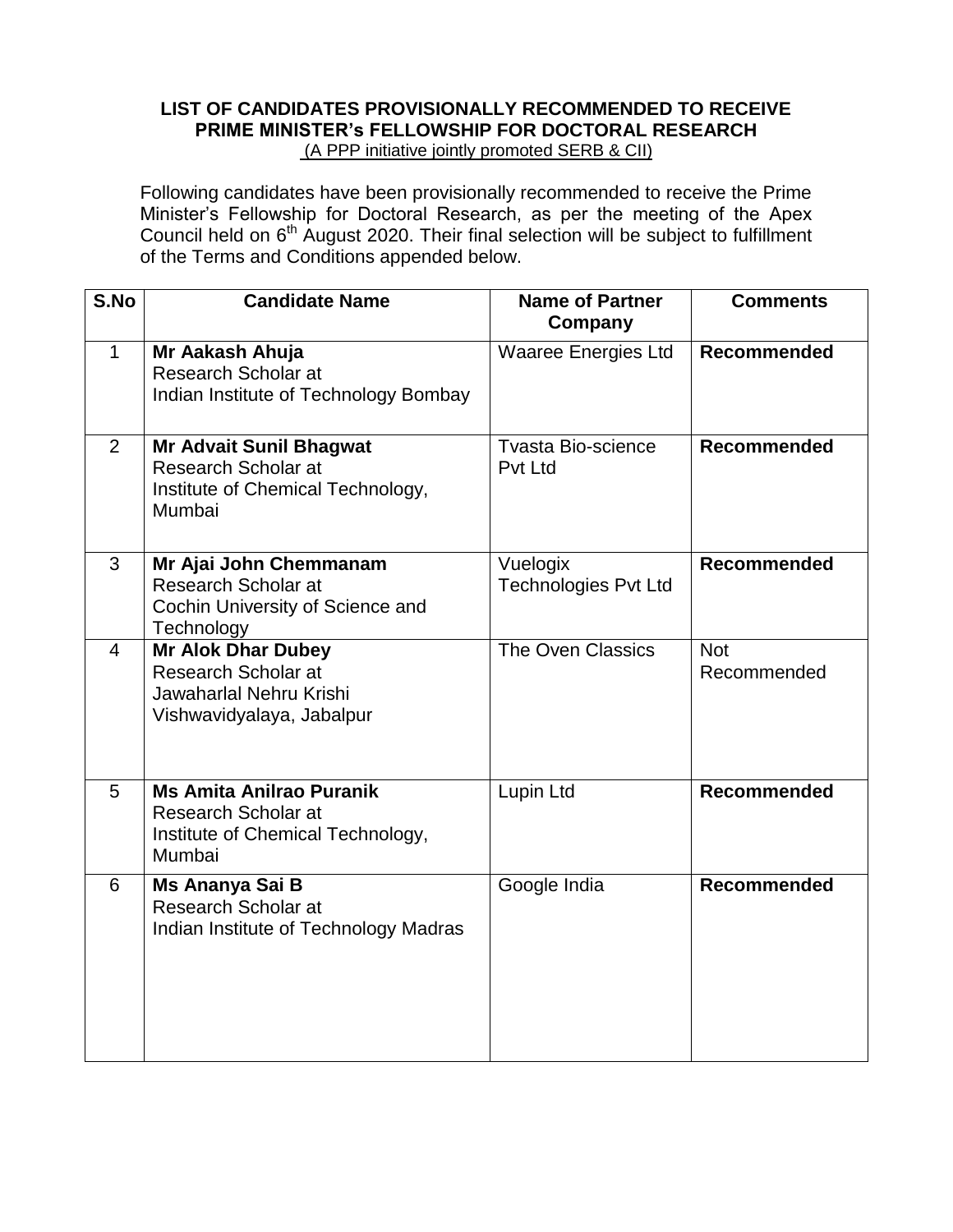| $\overline{7}$  | <b>Ms Charishma K</b><br><b>Research Scholar at</b><br>Indian Agricultural Research Institute,<br><b>New Delhi</b> | Rallis India Ltd                                | Recommended               |
|-----------------|--------------------------------------------------------------------------------------------------------------------|-------------------------------------------------|---------------------------|
| 8               | <b>Mr Deepak Choubey</b><br>Research Scholar at<br>Savitribai Phule Pune University, Pune                          | <b>Persistent Systems</b><br>Ltd                | Recommended               |
| 9               | Mr Farooque Salim Shaikh<br>Research Scholar at<br><b>Gujarat Technological University,</b><br>Ahmedabad           | <b>BCJ Pharma LLP</b>                           | Recommended               |
| 10              | Mr Jagadeshvaran P L<br>Research Scholar at<br>Indian Institute of Science Bengaluru                               | <b>Brightsandz Clean</b><br><b>Tech Pvt Ltd</b> | <b>Recommended</b>        |
| 11              | <b>Ms Pankti Ashwin Ganatra</b><br>Research Scholar at<br>Institute of Chemical Technology,<br>Mumbai              | <b>Tvasta Bio-science</b><br><b>Pvt Ltd</b>     | <b>Not</b><br>Recommended |
| 12 <sup>2</sup> | <b>Mr Pritesh Suresh Patil</b><br>Research Scholar at<br>Institute of Chemical Technology,<br>Mumbai               | VA Tech Wabag Ltd                               | <b>Recommended</b>        |
| 13              | <b>Ms Priyanka Gupta</b><br><b>Research Scholar at</b><br>Indian Institute of Technology, Delhi                    | <b>Bharat Forge</b>                             | Recommended               |
| 14              | <b>Mr Punit Vilas Gharat</b><br>Research Scholar at<br>Institute of Chemical Technology,<br>Mumbai                 | <b>UPL Ltd</b>                                  | <b>Not</b><br>Recommended |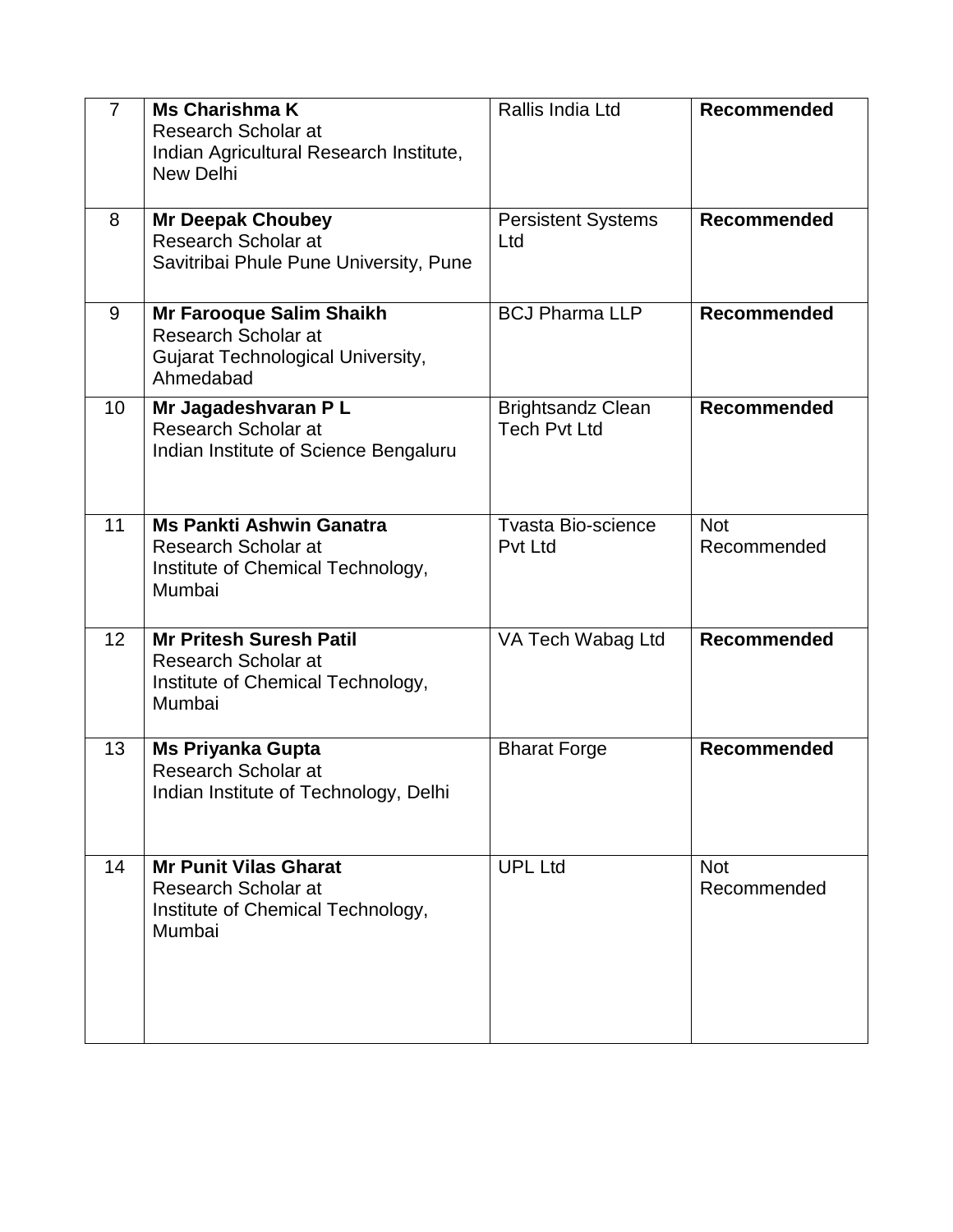| 15 | Mr Rajeshkumar Karsanbhai Hadiya<br>Research Scholar at<br>Indian Institute of Technology<br>Gandhinagar | <b>SUSHEN</b><br><b>Medicamentos Pvt Ltd</b><br>(SUSHEN)       | <b>Recommended</b>        |
|----|----------------------------------------------------------------------------------------------------------|----------------------------------------------------------------|---------------------------|
| 16 | <b>Mr Rakesh Kumar</b><br>Research Scholar at<br>Indian Agricultural Research Institute                  | PI Industries Ltd                                              | <b>Recommended</b>        |
| 17 | Mr Sagar Bhaishankarbhai Teraiya<br><b>Research Scholar at</b><br>Atmiya University, Rajkot              | Bioheaven 360<br><b>Genotec Pvt Ltd</b>                        | <b>Not</b><br>Recommended |
| 18 | <b>Ms Sailee Sanjay Asolkar</b><br>Research Scholar at<br>Savitribai Phule Pune University, Pune         | Praj Industries                                                | Recommended               |
| 19 | Mr Sandeep Koundinya<br>Research Scholar at<br>Indian Institute of Technology Madras                     | <b>Aspiration Energy Pvt</b><br>Ltd (Aspire Sytems<br>Pvt Ltd) | Recommended               |
| 20 | Mr Shivam Rameshbhai Padaliya<br>Research Scholar at<br>Anand Agricultural University, Anand             | <b>Agriland Biotech Ltd</b>                                    | <b>Not</b><br>Recommended |
| 21 | <b>Ms Shruti Gupta</b><br>Research Scholar at<br>Punjab Agricultural University,<br>Ludhiana             | J.S.P. Lawn Mowers<br>& Gardeen Tools                          | <b>Not</b><br>Recommended |
| 22 | <b>Ms Snehal Roshan Gajbhiye</b><br>Research Scholar at<br>Institute of Chemical Technology,<br>Mumbai   | Vinati Organics Ltd                                            | <b>Recommended</b>        |
| 23 | Mr Suraj Prakash Singh<br>Research Scholar at<br>Indian Institute of Technology Madras                   | <b>Petronet LNG</b>                                            | Recommended               |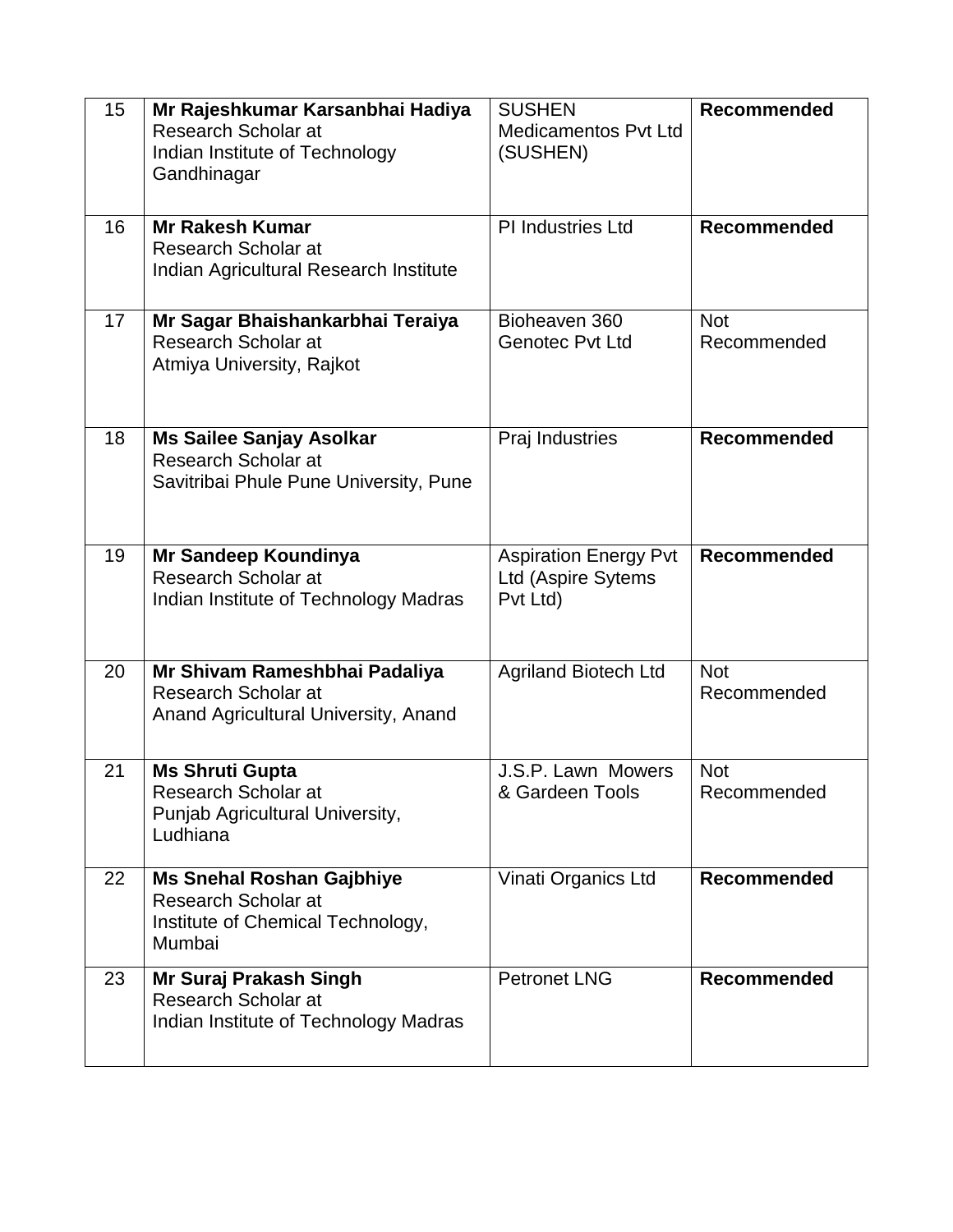| 24 | <b>Mr Tejpal Singh Sran</b><br>Research Scholar at<br>Punjab Agricultural University,<br>Ludhiana                                | Arizona Seeds Pvt Ltd                                     | <b>Recommended</b> |
|----|----------------------------------------------------------------------------------------------------------------------------------|-----------------------------------------------------------|--------------------|
| 25 | <b>Mr Thulsiram Gantala</b><br>Research Scholar at<br>Indian Institute of Technology Madras                                      | Baker Hughes (a GE<br>company)                            | <b>Recommended</b> |
| 26 | Mr Umesh Ratan Mahajan<br>Research Scholar at<br>Institute of Chemical Technology,<br>Mumbai                                     | Covestro India Pvt Ltd                                    | <b>Recommended</b> |
| 27 | Ms Vadlamudi Jyothi Swaroopa<br>Research Scholar at<br>College of Horticulture, Kerala<br><b>Agricultural University-ICRISAT</b> | <b>Tulasi Seeds Pyt Ltd</b>                               | <b>Recommended</b> |
| 28 | <b>Ms Vaishali Jain</b><br>Research Scholar at<br>Indian Institute of Technology Kanpur                                          | <b>Personal Air Quality</b><br><b>Systems Pvt Ltd</b>     | <b>Recommended</b> |
| 29 | <b>Ms Zainab Chowdhry</b><br>Research Scholar at<br>Indian Institute of Technology Madras                                        | <b>Innovative Materials</b><br>Technological Pvt.<br>Ltd. | <b>Recommended</b> |

# Terms and Conditions

## **Eligibility**

- 1. Candidates should be enrolled in full-time PhD course in Science / Technology / Engineering / Agriculture / Medicine stream in any recognized Indian university or institute or research laboratory in India.
- 2. They should also have identified an industry partner who is willing to support their research with scholarship amount equivalent to that being provided by SERB.
- 3. The proposed research topic should qualify on criteria of industrial relevance.
- 4. The candidate should be willing to work in / with industry on specific projects.
- 5. The selected Fellow will cease to receive any other scholarship or salary from any source which he / she may be receiving before the award of the Prime Minister's Fellowship.

## **Intellectual Property Rights**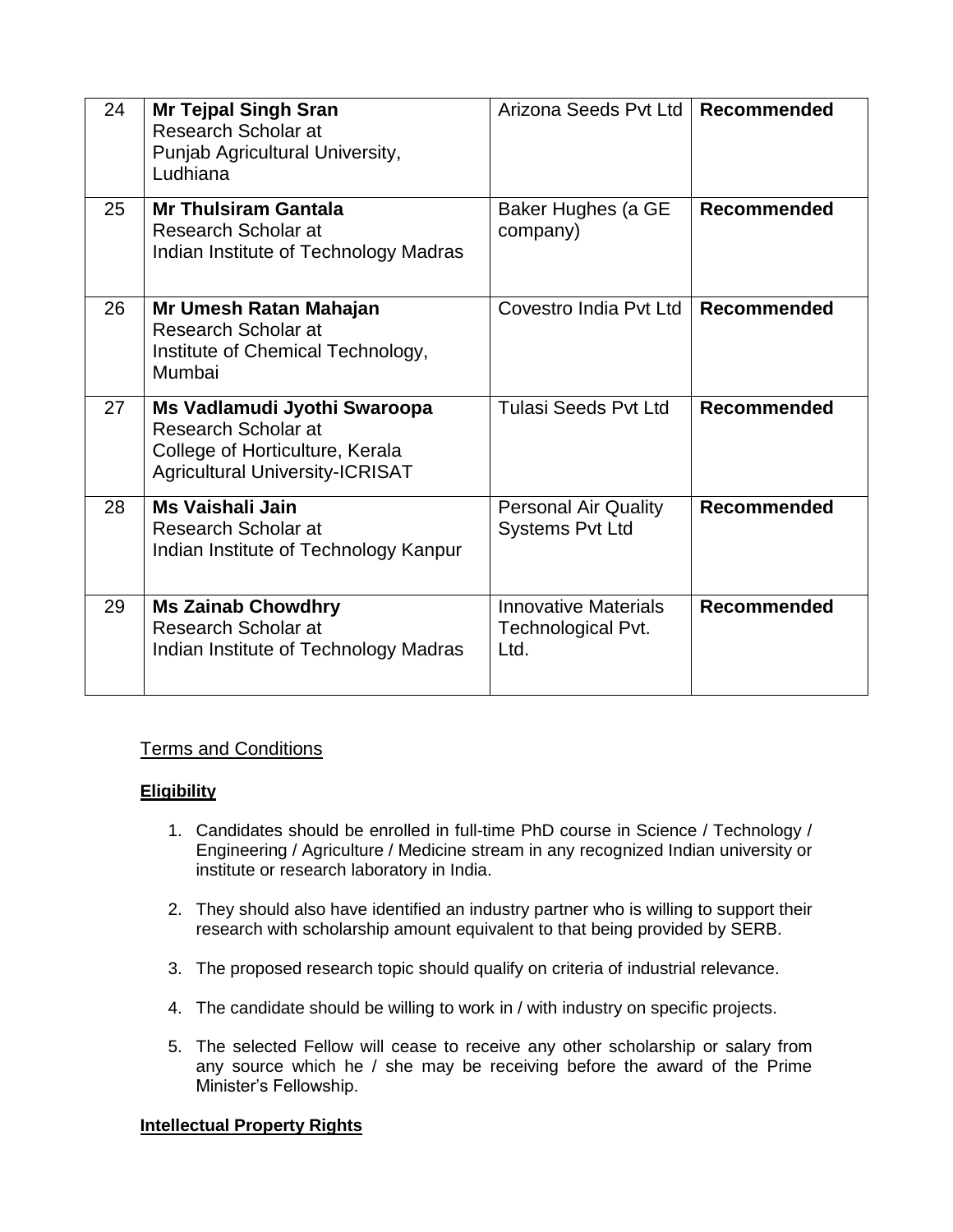- 6. All issues pertaining to IP arising out of the research project will be decided mutually by the industry partner, institute and the researcher. They will be required to sign an agreement on plain paper listing out the timelines for the researcher and the sharing of intellectual property.
- 7. All publications / patents by the Fellow, arising from the work under this Fellowship must contain an acknowledgement of funding from SERB, Industry and CII.

#### **Review Process**

- 8. The Fellow will be required to submit a written progress report to the Apex Council every academic year.
- 9. Based on this, there will be an annual review of the progress made.
- 10. Subsequent release of funds will be based on the satisfactory progress of the work done and letters of recommendation from research guide and industry mentor / guide.

### **General Terms**

- 11. The Prime Minister's Fellowship shall be tenable for a maximum period of four years or completion of the PhD programmes (i.e. till the final defence of the PhD thesis), whichever is earlier.
- 12. It will be the responsibility of the Fellow's guide and the host institute to ensure that if the Fellow leaves his / her institution, or is not dedicating sufficient time or effort to the project, the industry partner, industry mentor and CII will be informed immediately.
- 13. If the host institute recognizes that for personal, professional or other reasons the researcher wishes to terminate his / her Fellowship prematurely, then this action should be taken in consultation with CII.
- 14. Should the Fellow be unable for medical reasons to pursue his / her studies in accordance with the Terms and Conditions of the Fellowship, he / she must inform CII within two weeks of such a situation coming to his / her attention. In such situations, CII will have the right to defer (for a maximum period of nine months) or close the Fellowship.
- 15. These Terms and Conditions will be governed by and construed in accordance with the Indian Penal Code and all parties will expressly and irrevocably submit to the word of the Apex Council in case of any dispute. If the dispute remains unresolved, then final arbitration will rest with Secretary, DST.
- 16. Good practices will be observed in relation to data management, protection and security.
- 17. It is the responsibility of the Fellow to inform CII of any change of address, telephone, or e-mail within two weeks of any such change.